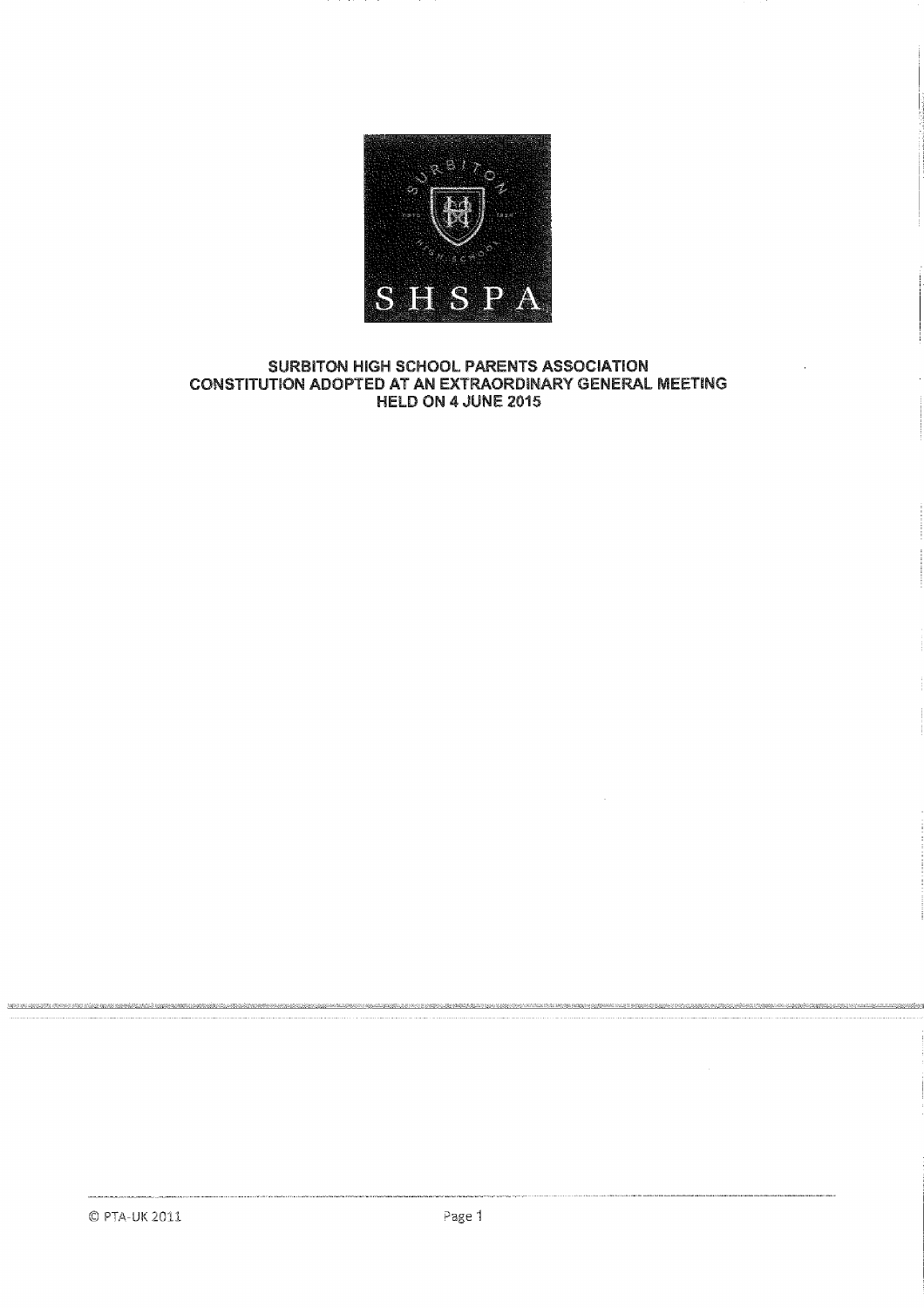#### Notes

Nease read these notes before completing the Model Constitution

- Guidance notes are available throughout this document to help explain certain points
- A glossary of terms *is* contained under clause S4. Alf terms referenced in the glossary are highlighted in boid
- Please complete sections 1.1 to 1.3 on page 2 using BLOCK CAPITALS
- For paper based applications (le not onfine applications) fast track charity registration. Laking approximately six weeks, is available to all members. using the PlIA-Llt Model Constitution without change (apart from completing clauses 1.1 to 1.3), This can be reduced to ten working days if the application is made online
- Any Association wishing to vary the PTA-UK Model Constitution will need to agree cnanges directly with the Charity Commission and will not be eligible for the fast track scheme. Independent legal adore may be required to amend this Constitution
- The PTA-UK Model Constitution is the copyright of PIA-UK and may be used by PTA-1J4 Member Associations only
- The charity created by this Constitution is an unincorporated Association and as such the Committee, who are trustees of the charity, are personally liable for the acts and defaults of the charity,

'Whj[st it might be unusual. if a PTA is taking on loans, building works or other liabilities, employing staff or giving advice to the pubiic, PTA-UK recommends establishing the charity as a company limited by guarantee in order to putain the protection of limited liability for tie Committee, Or, alternatively, a Charitable Incorporated Organisation when these become available. please see the model memorandum and articles of Association for chariry companies IC01) available from charitycommission.gov.uk

# **PTA UK**

advancing education | supporting PTAs

## **modet constitution**

### November 2011

#### **Model Constitution for Parent Teacher Associations (England and Wales)**

The PTA-UK Model constitution is for use by Parent Teacher Associations (PTAs) and other home-schoci groups that are members of PTA-UK in England and Wales. A Model Constitution for PTA-UK members in Northern Ireland is available at pta.org.uk or from the PTA-UK Advice Line 0845 850 5460.

The PTA-UK Model Constitution must be adopted by the Association before it can be used. See the PTA-UK Information sheet - PTA-UK Model Constitution available at pta,org.uk for further guidance.

The declaration on the last page of this document must be signed by the Chair of the meeting at which it is adopted and witnessed by a member of the Association who is present at the meeting.

#### **Charity Registration**

to register as a charity, send the completed PTA-UK Model Constitution to the Charity Commission for England and Wales:

Charity Commission Direct PC.) Box 1227 Liverpool L69 I3UC

0845 300 0218 charitycommission.gov.uk

This should be accompanied by a completed application form (CC5a) and trustee declaration (CC5c). Both forms are available at pta.org.uk and are included in the PTA-UK charity registration pack. Keep a copy of the signed and witnessed Constitution for your PTA records.

For further information, see the PTA-UK Information sheet Charity Registration - England and Wales,

#### **Online Charity Registration**

It is now possible to apply for charity registration online. This is particularly useful if registration is needed quickly as online applications can take as little as ten working days.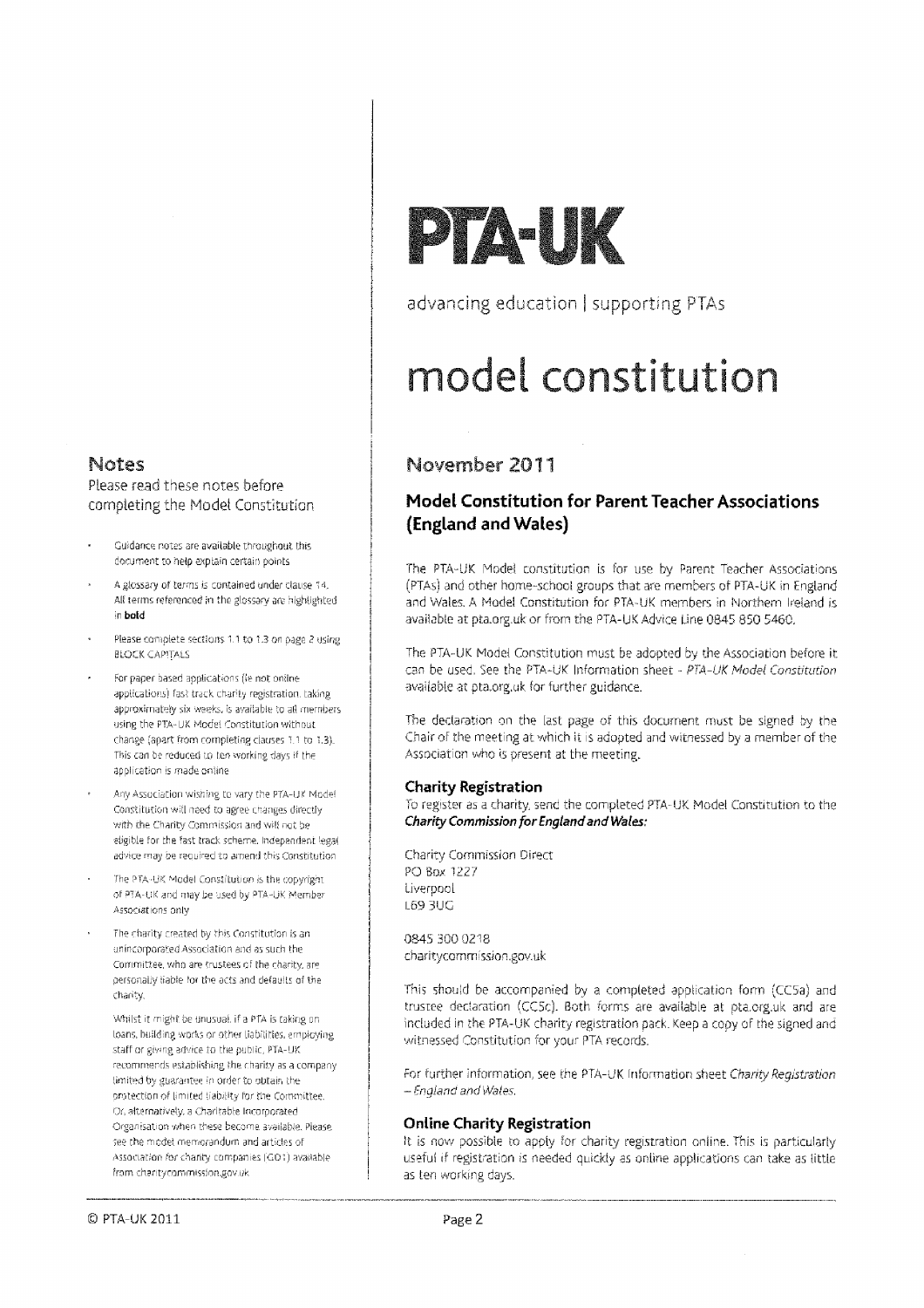- **1. VARIABLES LIST**
- **1.1 Type of association**

The type of **Association** depends on its **membership.** Please see the guidance under clause 4 for further information.

**1.2 Name** 

We suggest X School PTA or The PTA of X School

If the suggested name of your **Association** is too similar to another charity already listed on the Charity Commission Register of Charities and might cause confusion, the Charity Commission may ask for it to be changed. Check the Register of Charities before choosing a name, available at charitycommission.gov.uk

#### **1.3** School

Please complete the full name and address of the school.

#### **1.4 The Committee**

Isis normal for the size of the **Committee** to vary. It is usual to have a named **Chair.** Treasurer and Secretary and then a number of other **committee members.** The minimum number with which it is possible fa continue operating is two; usually a **Chair** and a Treasurer (see clause 6.5,5). There is no restriction on the maximum number of **committee members/trustees.** However, be careful that this does not become too large. An **AGM** is only quorate if the number of **members**  present is at least two times the number of **committee members/trustees** in office at the start of the meeting (clause 5.3). Once the **Committee**  has been elected you can then calculate the maximum number of **co-opted members;** up to 50% of the total number of elected **committee members/trustees (clause** 6.3.21. For example, a **Committee** with eight **committee members/trustees** would be able to co-opt four further **committee** members/trustees (6.3.2).

#### **2. OBJECTS**

The Objects (ie the main purposes) of the **Association** must be exclusively charitable under English law or it will not be a charity and registration will be refused by the Charity Commission. The Objects included in this Model Constitution have been verified as exclusively charitable. however, your **Association** should make sure that they reflect the true purposes of the **Association.** 

You may need to take your own legal advice if you wish to alter the stated **Objects** and fast track registration will not be available.

#### **3. POWERS**

The Powers are the legal means by which the **Objects** (Clause 2) can be achieved.

- 3.4 The **Committee** should understand any legal restrictions on the fundraising activities the <u>edasity wants to undertake. Substantial mass</u> permanent trading for the purpose of raising funds is not allowed. HM Revenue and Customs (HMRC) can advise on the limits for small scale trading. Where an **Association** will be relying on trading to raise funds it is recommended that a separate, non-charitable trading company should be used for the purpose and specialist legal or accountancy advice sought.
- 3.7 This Clause enables the **Committee** to allocate funds for particular purposes, or as reserves.

#### **1. VARIABLES LIST**

The following variables specific to the **Association** shall be incorporated into the model constitution.

#### 1.1 **Type of Association: (please tick the appropriate box)**

Friends of the School: Home-School Association: Parent Staff Association: Parent Teacher Association: Parents Association: Other:

#### **1.2 Association name in full: Surbiton High School Parents' Association**

#### **1.3 School name in full:**

**Surbiton High School incorporating the Senior School, Girls Preparatory and Boys Preparatory Schools.** 

#### **School address:**

13-15 Surbiton Crescent Kingston upon Thames Surrey KT1 2JT England

#### **1.4 The Committee**

The minimum number of **committee members/trustees:** 2

#### **2. OBJECTS**

The object of the **Association** (the Objects) is to advance the education of pupils in the school in particular by:

- 2.1 Developing effective relationships between the staff, parents and others associated with the school;
- 2.2 Engaging in activities or providing facilities or equipment which support the school and advance the education of the pupils.

#### **3. POWERS**

The **committee members/trustees** have the following powers, which may be exercised only in promoting the Objects:

| 3.1  | To provide advice<br>http://www.accommodia.com/www.accommodia.com/www.accommodia.com/www.accommodia.com/www.accommodia.html |
|------|-----------------------------------------------------------------------------------------------------------------------------|
| 3.2  | To publish or distribute information                                                                                        |
| -3.3 | To co-operate with other bodies                                                                                             |
| 3.4  | To raise funds (but not by means of <b>permanent trading</b> )                                                              |
| 3.5  | To acquire or hire property of any kind                                                                                     |
|      | 3.6 To make grants or loans of money and to give guarantees                                                                 |
|      |                                                                                                                             |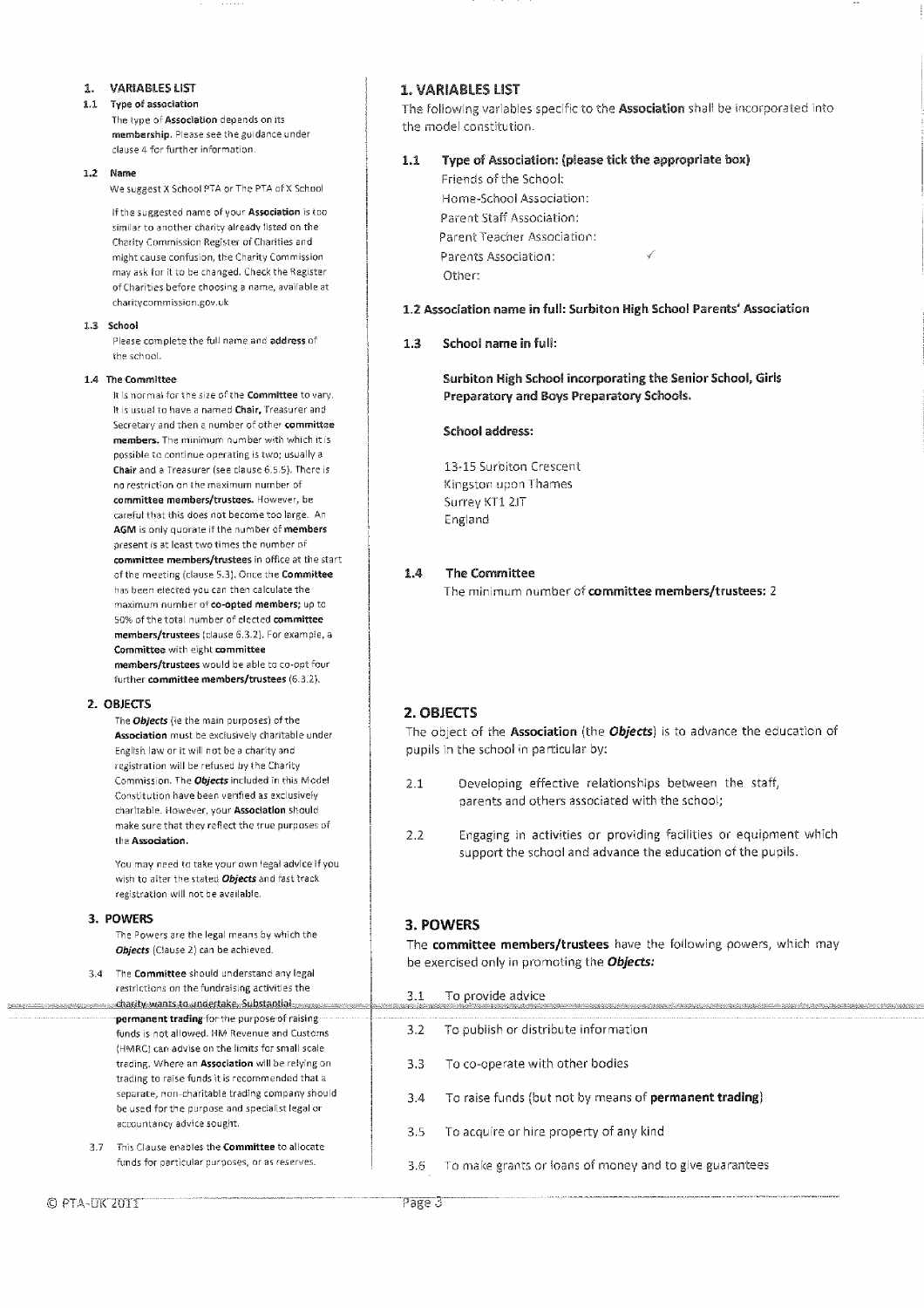It is suggested that an **Association** maintain reserves to cover planned expenditure and to meet the kind of expenditure which may be required at short notice. However, reserves should not be built up without an agreed **Committee** decision, or be excessive in relation to the amount known or reasonably estimated to be required. Monies raised by the **Association** must be spent on achieving the **Objects.** 

- 3,9 The **Association** should ensure that it has adequate insurance in place for all of its activities. Full **membership** of PTA-UK automatically provides public liability and personal accident insurance to cover **Association** meetings, activities, and the **committee members/trustees.**
- 3.10 This clause covers employees, independent contractors and volunteers. Care should always be taken by a charity wishing to employ someone, even part-time but special care is required if it is proposed to employ a **committee member/ trustee. (See** clause 9.2 and 9.3. Further guidance is also available from the Charity Commission.)
- 3.15 This 'blanket provision' is intended to cover any other power not specifically mentioned. The **Association is** still restricted to undertaking activities to achieve the **Objects.**

#### **4. MEMBERSHIP**

- 4.1 The **membership** will vary according to the type of **Association** as set out in this Clause.
- 4.2.3 It is unusual for a **Member** of a charity to be removed from **membership,** but if this happens it must only be done for good reason e.g. because the **Member's** presence represents a danger to the school or its pupils.

Under the rules of Natural Justice, the **Member**  concerned must be given an opportunity to state his or her case before a final decision is taken and any decision to remove a **Member**  must be justifiable.

Like any other **Committee** decision this will be made by a simple majority of the votes cast at the meeting (see clause 7.4). It is recommended that any such decision be recorded in the minutes of the **Committee** meeting.

If you remove a **Member** who is also a **committee member/trustee,** they are automatically removed from the **Committee** under clause 6.6.4. However, removal as a **committee member/trustee** does not automatically mean that the individual is also removed as a **Member,** so if you want to remove someone who is no longer a **committee member/ trustee** from **membership** of the charity as well, you will have to use the provision in 4.2.

- 3.7 To set aside funds for special purposes or as reserves against future expenditure
- 3.8 To deposit or invest funds in any lawful manner (but to invest only after obtaining advice from a financial expert and having regard to the suitability of investments and the need for diversification)
- 3.9 To take out public liability and personal accident insurance to cover **Association** meetings, activities, **committee members/trustees,** to insure the **Association's** property against any foreseeable risk and take out other insurance policies to protect the **Association** where required
- 3.10 To employ paid or unpaid agents, staff or advisers
- 3.11 To enter into contracts to provide services to or on behalf of other bodies
- 3.12 To pay the costs of forming the **Association**
- 3.13 To obtain and pay for goods and services as are necessary for **carrying out** the work of the charity
- 3.14 To open and operate bank and other accounts as the **committee members/trustees** consider necessary
- 3.15 To do anything else within the law that promotes the **Objects**

BUT the **Committee** shall not undertake any activity in the school premises without the consent of the **headteacher.** 

#### **4. MEMBERSHIP**

**Members** of the **Association** are:

- 4.1 The parents, guardians or carers of any pupil currently attending the school.
- 4.2 **Membership** is terminated if:
- 4.2.1 The **Member** dies
- 4,2.2 The **Member** resigns by written notice to the **Association**
- 4.2.3 The **committee members/trustees** may for good reason, regardless of whether or not this is at the request of the **Governing Body** or the **headteacher,** exclude any person from **membership** or from attending an event whose presence at or support of the school is deemed a danger to the school or its pupils or staff or might bring the **Association** into disrepute. Removal is not effective until the **Member** concerned has been notified in **writing** of the proposal and his/her right to respond within 14 **clear days,** and the matter has been considered in light of any representations made.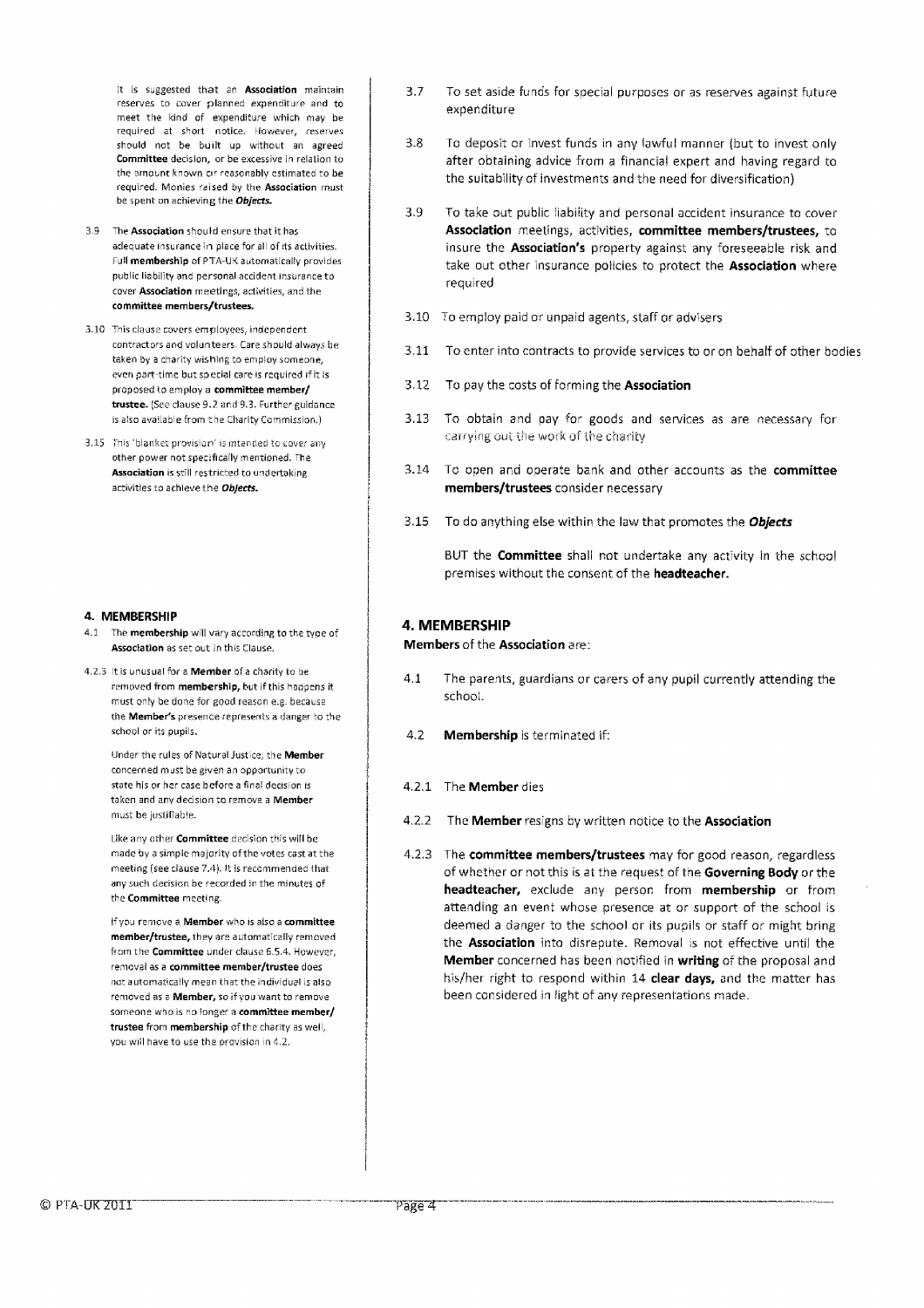- A General meeting is a formal gathering of Extraordinary (AGM or EGM). **Association**
- 5.2 How notice of a General meeting should be given to members is dealt with in Clause 11, and 'written' is defined in clause 14.1. When giving notice each 'day starts at midnight, and the day on which notice is given does not count.
- 5.3 A Quorum is the minimum number of members of an Association that must attend the meeting for it to be valid.
- 5.5 It should be noted that the required majority is not a majority of the members present at the meeting but of the votes cast,
- 5.6 The casting vote given to the person who is in charge of the meeting is intended to enable the meeting to proceed with its business. It is usual for the casting vote to be made in favour of allowing further debate on the matter on a future occasion.
- 5.7/ An AGM is essential to the running of the
- 5.8 Association. They give a regular opportunity for members to review its activities.
- 5.8.4 PTA-UK requires all Associations to have their accounts independently examined. This is a stipulation of the PTA-UK subscription linked insurance for cover against fraud or dishonesty by a Treasurer or another committee member/trustee. For further information on auditing arrangements required by the Charity Commission, please refer to Clause 10.
- 5.8.5 A Patron, President or Vice-President has no constitutional responsibilities meaning they cannot vote at Committee meetings. However, they may be invited to address members or to represent the Association on formal occasions or when seeking public support.
- 5.9 If an urgent or important matter (such as the amendment of the Constitution) which must be decided at a General meeting cannot conveniently be dealt with at an AGM, then an additional meeting needs to take place. This meeting is called an Extraordinary General meeting.

#### **5. GENERAL MEETINGS 5. GENERAL MEETINGS (ANNUAL AND EXTRAORDINARY)**

- the members. These can either be Annual or 5.1 All **Members** are entitled to attend any **General meeting** of the
	- 5.2 All **General meetings** are called by giving 21 **clear days written**  notice of the meeting to the **Members.** The notice should specify the date, time and location of the **General meeting** as well as give an overview of the agenda
	- 5.3 There is a quorum at a **General meeting** when the number of **Members** present is at least twice the number **of committee members/trustees** in office at the start of the meeting. The only exception would be at a **General meeting** where the **Association** is being dissolved: please see Clause 13.
	- 5.4 The **Chair** or {if the **Chair** is unable or unwilling to do so) some other **committee member/trustee** elected by those present is in charge of a **General meeting**
	- 5.5 Except where otherwise provided in this Constitution, every issue at <sup>a</sup>**General meeting** is decided by a simple majority of the votes cast by the **Members** present at the meeting
	- 5.6 Except for the **Chair** of the meeting, who has a second or casting vote where a vote is equally divided (tied), every **Member** present is entitled to one vote on every issue
	- 5.7 The **Association** must hold a **General meeting** within twelve months of the date of the adoption of this constitution. Thereafter, an **AGM**  must be held in each subsequent **year** and not more than 15 **months**  may elapse between successive annual General meetings.

#### 5.8 At an **AGM** the **members:**

- 5.8.1 receive the accounts of the **Association** for the previous financial **year**
- 5.8.2 receive the report of the **committee members/trustees** on the **Association's** activities since the previous **AGM**
- 5.8.3 elect the **committee members/trustees**

- 5.8.4 appoint an **independent examiner** or auditor for the **Association**
- 5.8.5 may confer on any individual (with his or her consent) the honorary title of Patron, President or Vice-President of the **Association**
- 5.8.6 discuss and determine any issues of policy or deal with any other business put before them
- 5.9 **An [GM** may be called at any time by the **Committee** and must be called within 21 days to happen within three months of a **written**  request to the **receiving committee members/trustees** from at least ten **members.**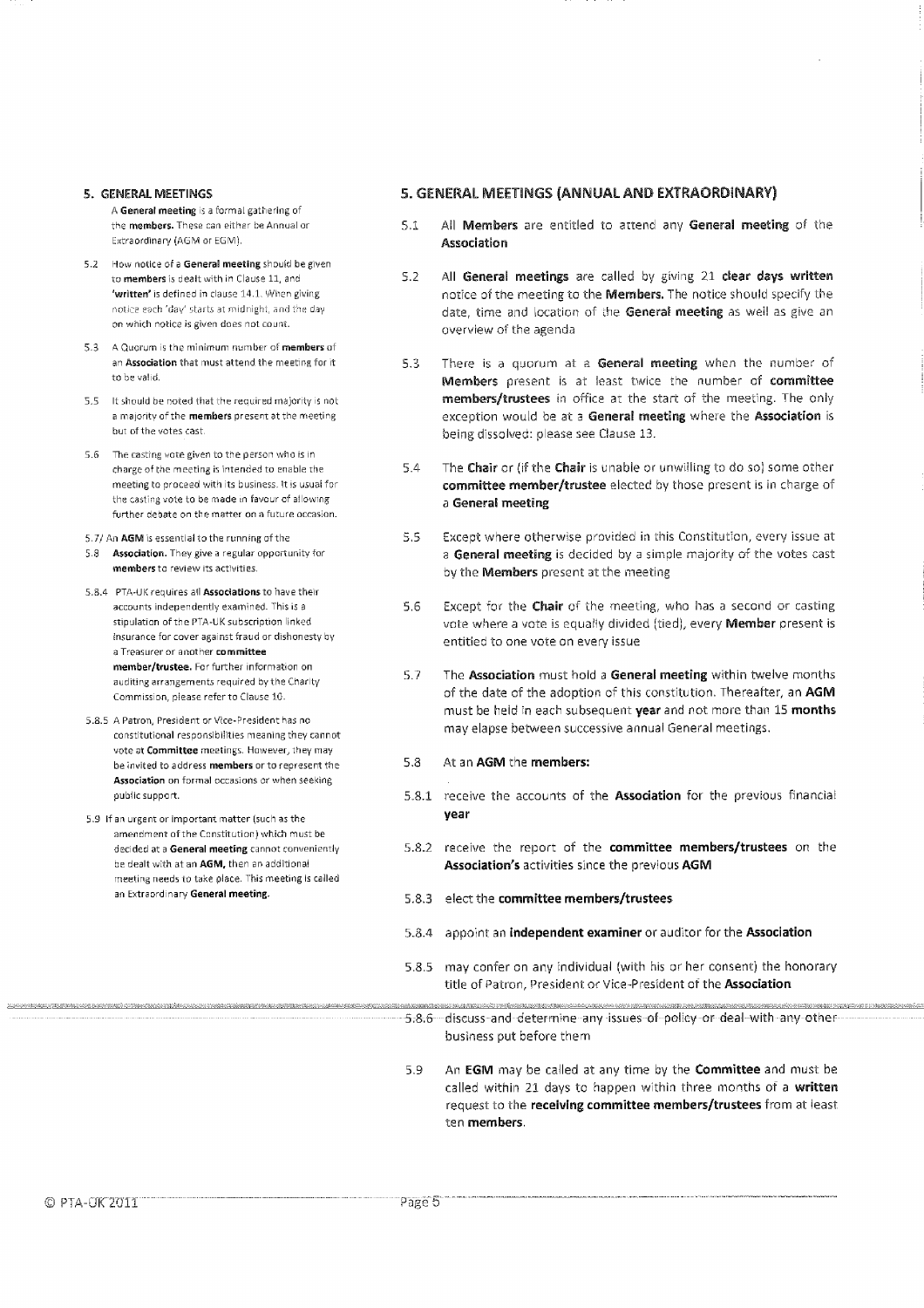#### **6. THE COMMITTEE**

This clause sets out the composition of the charity's Governing Body. At start up and prior to the first **AGM,** when formal elections can be held a steering group can be formed by the people that are listed in clause 4.1. It is expected that an AGM and formal elections will be held as soon as possible after start up. If an **AGM** is held to adopt the constitution this would also provide an opportunity to hold elections,

<sup>i</sup>Those who start as **committee members / trustees** and any people who are subsequently appointed at an AGM must be members (under clause 4.1}. **Co-opted members,** who are not appointed at the **AGM,** are not required to be **members,** but if they wish to be elected to the **Committee** at the next **AGM,** they must be a **Member.** 

Every **committee member/trustee,** however appointed, is legally a charity trustee and owes a duty towards the charity (in this case, the **Association)** rather than to whoever has made the appointment.

Under section 83 of the Charities Act 1993 as amended by the Charities Act 2006 a **written**  memorandum should be executed whenever <sup>a</sup>**committee member/trustee** is elected or appointed. This can be done by recording the Outcome in the minutes of the **AGM** at which the election of committee **member / trustees** takes place.

- 6.2.1 This provides for the **committee members/ trustees** to be elected each year at the **AGM**
- 6.3.1 It is usually helpful to allovv the **Committee** to coopt a number of its **members,** for example to fill a vacancy that arises during the **year** or enlist **members** with particular skills. The total number of **co-opted committee members/trustees** must not be more than 50% of the total number of all other **committee members/trustees.** So, if your **Committee** has eight **committee members/ trustees, it** is possible to have up to four **co-opted committee members/trustees.**
- 6.5 There are various reasons why a **committee member/trustee** would have to cease being a **Member** of the **Committee:**
- 6.5.1 The Charities Act 1993, as amended by the Charities Act 2055, details various reasons why a **committee member/trustee** would be disqualified, including any conviction involving deception or dishonesty, unless legally spent: undischarged bankruptcy; removal from being a trustee for misconduct; disqualification from being a company director or being subject to orders under the Insolvency Act
- 6.5.2 Embarrassing problems can arise when a **committee member/trustee** becomes too ill or infirm to be expected to take full responsibility for the task. The **Committee** may wish to make a rule under clause 8.2 to require a **committee member/trustee** who appears incapable to undergo a medical examination. It is anticipated that such a request would in most cases lead to a voluntary resignation

6.5.5 **Committee members/trustees** should riot be able to walk away from their responsibilities without leaving at least two remaining **committee members/trustees.** Any **Association** 

#### **6. THE COMMITTEE**

- 6.1 All **members** of the **Committee** are trustees of the charity and have control of the **Association,** its property and funds. The **Committee members** are referred to in this document as **committee members/ trustees**
- 6.2.1 **Committee members/trustees** shall be elected at the **AGM** and shall hold office until the next **AGM**

All **committee members/trustees,** except those who are **co-opted,**  must be **members** of the **Association** 

- 6.3.1 **Committee members/trustees** shall have the power to co-opt **committee members/trustees** at any time, and **co-opted committee members/trustees** shall serve until the date of the next **AGM**
- 6.3.2 The number of **co-opted committee members/trustees** must not be more than 50% of the total nu mber of **committee members/trustees**

6.4 Nominations for election to the **Committee** may be made by any **Member** of the **Association** and seconded by another. Such nominations must have the consent of the nominee. Nominations should be made in **writing** to the **Chair** at any time until the election process has been completed. If no nominations or an insufficient number are received before the **AGM,** any **Members** present may nominate a person, with their consent, and that person may be appointed by a majority vote of those present.

- 6.5 A **committee member/trustee** (whether elected or **co-opted)**  automatically ceases to be a **committee member/trustee** if he or she:
- 6.5.1 is disqualified under section 72 of the Charities Act 1993 as amended by the Charities Act 2006 from acting as a charity trustee
- 6.5.2 is incapable, whether mentally or physically, of managing his or her own affairs
- 6.5.3 is absent from three consecutive meetings of the **Committee**  without prior notification to the Secretary
- 6.5.4 ceases to be a **member** of the **Association**
- 6.5.5 resigns by written notice to the **Committee** but only if at least two **committee members/trustees** remain in office
- 6.5.6 is removed by a resolution passed by a majority of other **committee members/trustees.** Removal is not effective until the **committee member/trustee** concerned has been notified in **writing** of the proposal and his/her right to respond within 14 **clear days,** and the matter has been considered in light of any representations made
- 6.6 All **committee members/trustees** shall be entitled to reimbursement of reasonable out-of-pocket expenses (including hotel and travel costs) actually incurred in the administration of the **Association.**
- 6.7 A retiring **committee member/trustee** is entitled to an indemnity from the continuing **committee members/trustees** at the expense of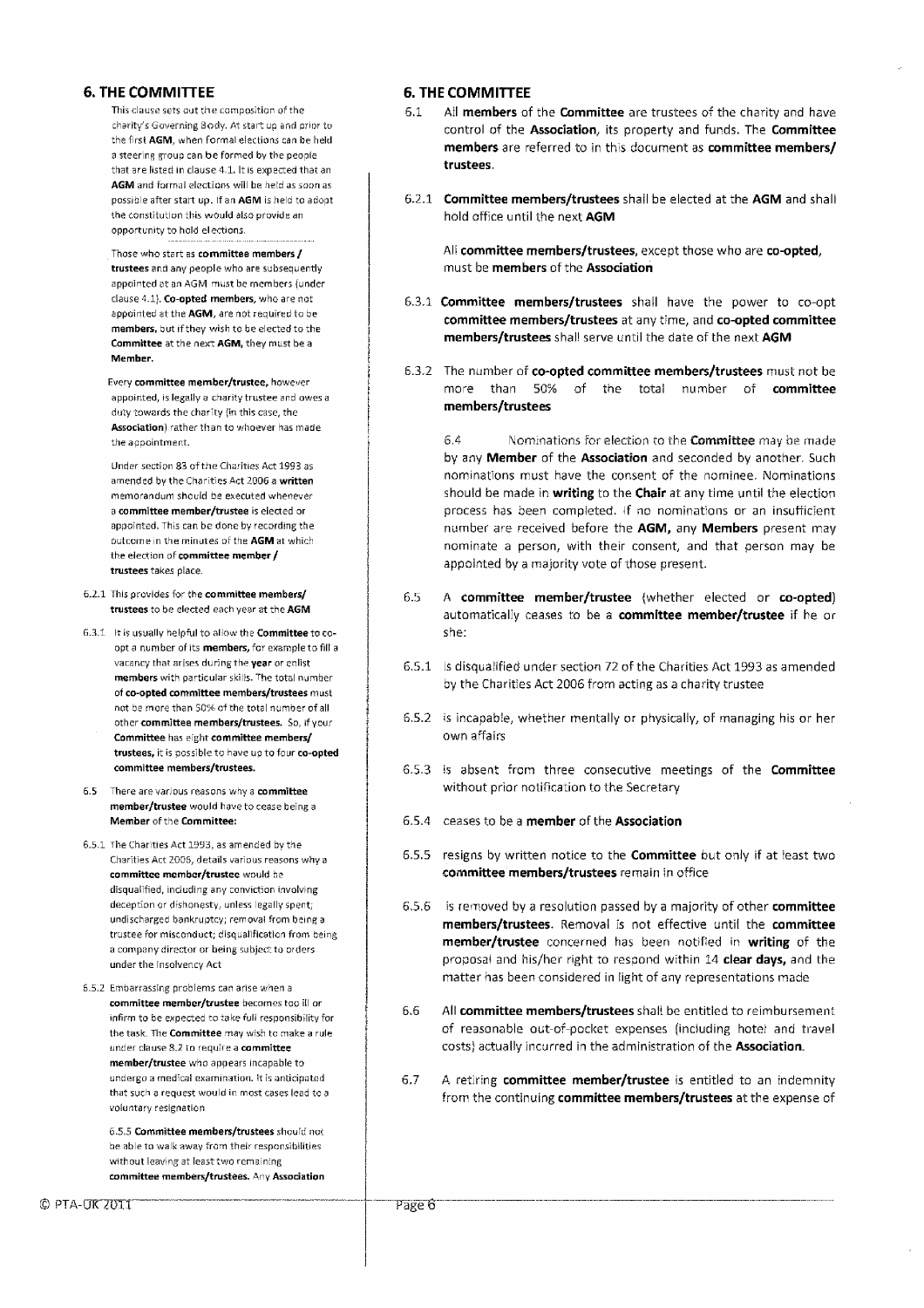without at least two committee members/trustees in place will therefore be forced to dissolve (see Clause 13).

- 6.5.6 This is a wise precaution. Keep in mind though, that if someone is removed as a member under clause 4.2, they are automatically removed as a committee member/trustee under 6.5.4. If someone is unsuitable to be a committee member/trustee but you are happy for them to remain as a member then remove them under this clause, and they can still continue to be a member. Co-opted committee members/trustees who are not members, can only be removed under this clause
- 6.6 All committee members/trustees are entitled to recover from the Association whatever funds they may have had to pay out as a consequence of running the Association, eg paying for goods or services ordered by them and supplied to the charity.
- 6.8 Occasionally a mistake occurs in appointment procedures. If a mistake of this kind is discovered it does not retrospectively invalidate previous decisions but should be put right before further decisions are taken.

#### 7. COMMITTEE MEETINGS

This Clause deals with the meetings and proceedings of the Committee.

- 7.1 The Committee can decide the number of times it needs to meet to carry out its work but the minimum number is three during an academic year.
- 7,2 This clause provides a formula for calculating the quorum. This is the minimum number of committee members/trustees who must be present for the Committee meeting to be valid. For example, for a Committee with ten committee members/trustees, a quorum would be reached with five committee members/trustees.
- 7.4 It may be necessary for the Association to make a decision outside of the Committee meetings, This can be done by written resolution but has to be signed by all committee members/trustees. This needs to be passed unanimously because decisions taken by written resolution do not allow an opportunity to debate an issue as would happen at a meeting.
- 7.5 The casting vote is given to the person who is in charge of the meeting and is intended to enable the meeting to proceed with its business. It is usual for the casting vote to be given in favour of allowing further debate on the matter on a future occasion.

the Association in respect of any liabilities properly incurred while he or she held office,

6,8 A technical defect in the appointment of a committee member/ trustee of which the Committee are unaware at the time does not invalidate decisions taken at a meeting

#### **7. COMMITTEE MEETINGS**

- 7.1 The **Committee** must hold at least three meetings every academic year.
- 7.2 A quorum at a **Committee** meeting is 50 per cent, rounded up to the nearest whole number, of the total current membership of the Committee.
- 7.3 The Chair or, if the Chair is unable or unwilling to do so, some other committee member/trustee chosen by the members present is in charge at each Committee meeting.
- 7.4 Every decision may be made by a simple majority of the votes cast at a Committee meeting. A resolution which is in writing and signed by all committee members/trustees is equally valid. The resolution may be contained in more than one document and will be treated as passed on the date of the last signature.
- 7.5 Except for the Chair of the meeting, who has a second or casting vote, every committee member/trustee has one vote on each issue.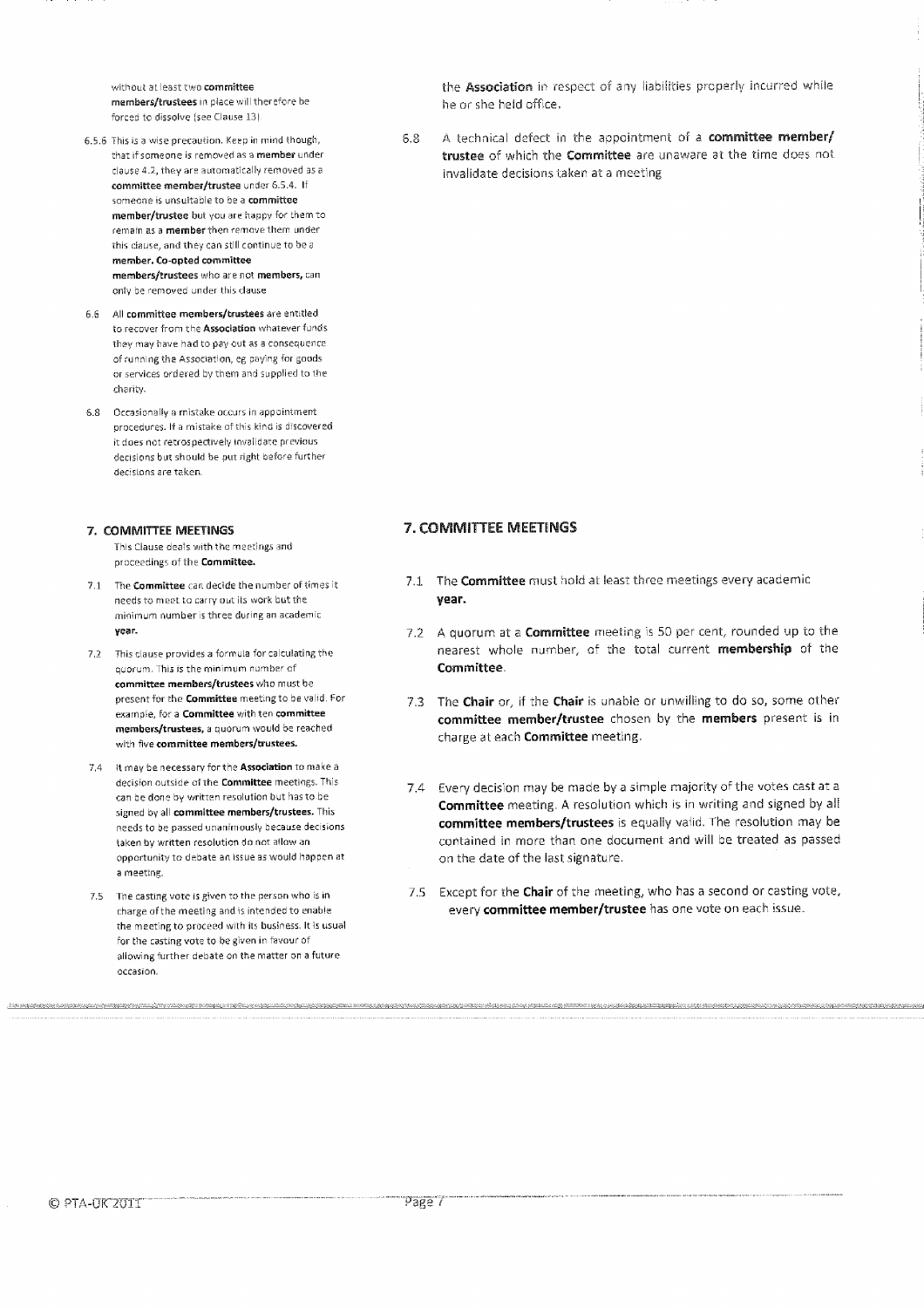#### **8. POWERS OF COMMITTEE**

- The **Committee** is legally responsible for the actions of any sub-committee. It is therefore prudent for each sub-committee to include at least one **committee member/trustee.** The **Committee** should define the responsibilities of each sub-committee with care, it is essential in all cases for sub-committees to report back to the main **Committee.** Whilst the power to delegate is not limited to any particular function, it is usually appropriate for the final decision on major matters of policy or resources to be taken by the main **Committee.**
- 8.2 The **Committee** is allowed to make rules to govern different aspects of the running ofthe **Association**  that are not already governed by this document.

#### **9. PROPERTY & FUNDS**

- 9.1 Any property of the **Association is** held on trust to achieve the Objects and does not belong to the members.
- 9.2 The Charities Act 2006 allows trustees to receive personal benefit from the charity. However, it is recommended that this be carefully managed. This clause sets out the precautionary measures that are required.
- 9.3 The **committee member/trustee** should not take part in making any decision from which they might personally benefit.

#### **8. POWERS OF COMMITTEE**

The following powers are available to the **Committee** to help run the **Association:** 

- 8.1 To delegate any functions of the **Committee** to sub-committees. These must consist of two or more persons appointed by the **Committee** but at least one **member** of every sub-committee must be a **committee member/trustee**. All sub-**Committee** proceedings must be promptly reported to the main **Committee.**
- 8.2 To make Rules consistent with this Constitution about the **Committee** and sub-committees, to govern proceedings at **General meetings** and generally about the running of the **Association**  including the operation of bank accounts and the commitment of funds.

#### **9. PROPERTY & FUNDS**

- 9.1 The property and funds of the **Association** must only be used to fulfil the *Objects* (see clause 2).
- 9.2 **Committee members/trustees** can enter into contracts with the **Association** for the provision of goods and services to the **Association** (but not contracts of employment with the **Association**  except with the prior written consent of the Charity Commission) provided that:
- 92.1 the maximum amount is set out in **writing** and is reasonable for the services provided
- 9,2.2 the **committee members/trustees** are satisfied that the agreement is in the interests of the charity before entering into it
- 9.2.3 the total number of **committee members/trustees** entitled to such remuneration is in the minority from time to time.
- 9.3 Whenever a **committee member/trustee** has a personal interest in a matter to be discussed at a meeting, the **committee member/trustee** must:
- 9.3.1 declare an interest before discussion begins on the matter
- 9.3.2 withdraw from that part of the meeting unless expressly invited to remain in order to provide information
- 9.3.3 not be counted in the quorum for that part of the meeting
- 9.3.4 withdraw during the vote and have no vote on the matter.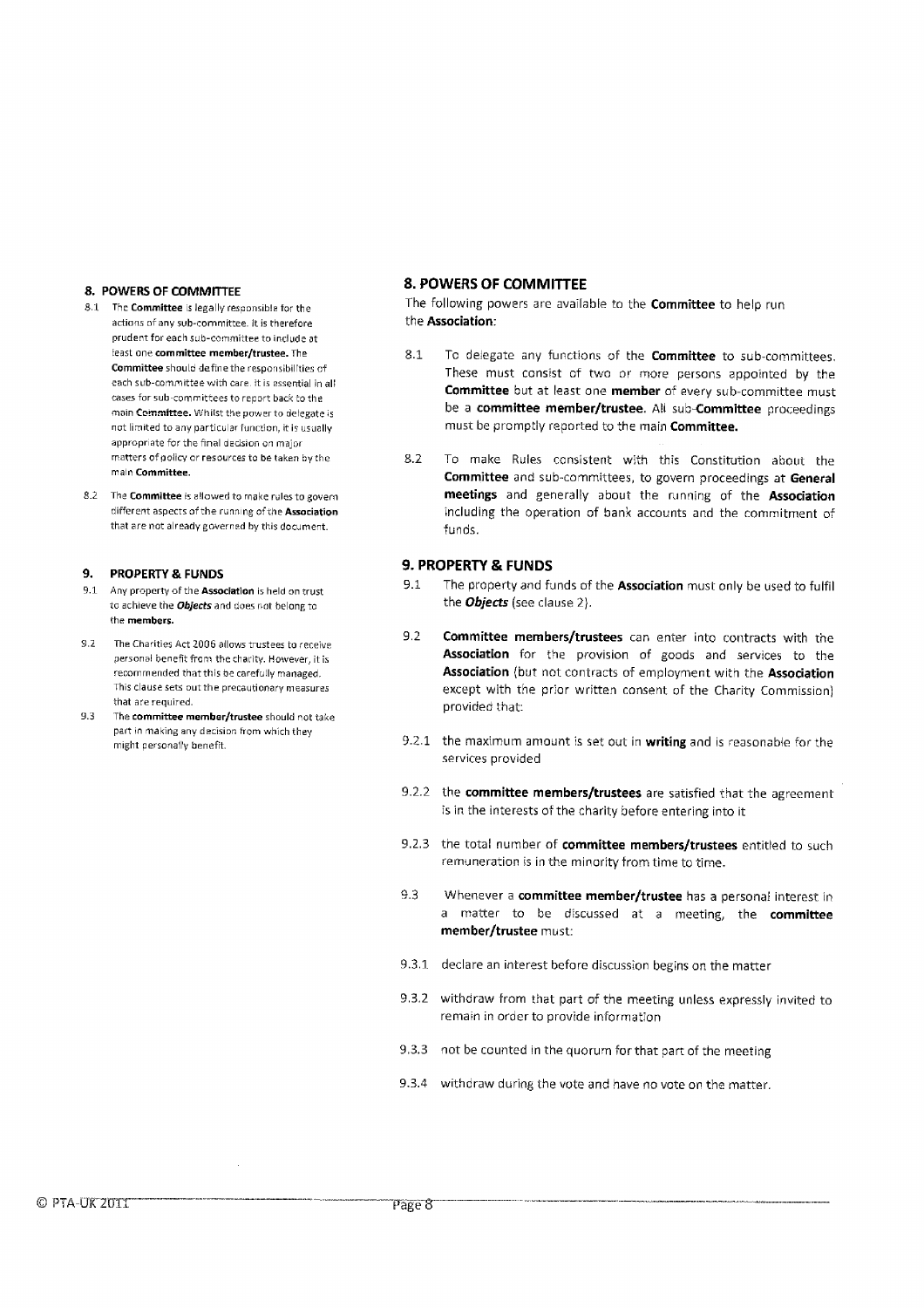#### 10. RECORDS & ACCOUNTS

10.1 The keeping of adequate records is essential if the Association is to be properly run. The need for a charity to have its accounts either independently examined or professionally audited is a requirement of charity law and is determined by the level of annual income. The current threshold for charity accounts to be independently examined is £25,000. The independent examination does not have to be conducted by an auditor and can be done by a person the Committee reasonably believes to have the required ability and practical experience. For example, a school bursar or teacher, The person chosen must not be involved with the Committee nor be a member of their family.

> Audit requirements increase for charities with an income over £250,000 and E500,000. Further information is available from PTA-UK or ihe Charity Commission,

Please see 5.8,4 for further information on the requirement for an independent examination of accounts which is a stipulation of PTA-UK insurance cover.

#### 11. NOTICES

Reference is made. to 'notice' in various places in the Constitution (see clauses 4,5.2, 6.5,5 and 12.1). This clause makes clear how members should be notified. What is meant by 'written' is defined in Clause 14.

#### **12. AMENDMENTS**

proposed amendment.

Amendments to the PTA-UK Model Constitution may be needed as the Association develops. This clause gives you the power to make than a simple majority is required to agree any amendments.

- 12.1 The **members** must be given advance notice of proposed amendments to the Constitution, When giving notice each 'day' starts at midnight, and the day on which notice is given does not count.
- 12.2 It is vital that the Constitution is not amended in a way which makes it impossible for the Association to continue to operate. Therefore, under this

#### **10. RECORDS & ACCOUNTS**

- 10.1 The **Committee** must comply with the requirements of the Charities Act 1993 as amended by the Charities Act 2006 as to the keeping of financial records, the audit or independent examination of accounts and the preparation and transmission to the Charity Commission of:
- 10.1.1 annual reports
- 10.1,2 annual returns
- 10.1.3 annual statements of account
- 10.2 The **Committee** must keep proper records of:
- 10.2.1 all proceedings at **General meetings**
- 10.2.2 all proceedings at **Committee** meetings
- 10.2.3 all reports of sub-committees
- 10.3 Annual reports and statements of account relating to the **Association** must be made available for inspection by any **member**  of the **Association.**
- 10.4 The **Committee** must notify the Charity Commission promptly of any changes to the **Association's** entry on the Register of Charities.

#### **11. NOTICES**

- 11.1 Notice of any **General meeting** of the **Association** may be sent by hand, by post, by suitable electronic communication (email) or in any newsletter distributed by the **Association** to its **Members.**  Notification by hand may include distribution to parents, guardians and carers via their children with or without other communications from the school
- 11.2 The **address** at which a **Member** is entitled to receive notices (if sent by post) is the last known **address** of the **Member**
- 11.3 A technical defect in the giving of notice which the **Members** or **committee members/trustees** are unaware of at the time does not invalidate decisions taken at a **General meeting.**

#### **12. AMENDMENTS**

This Constitution may be amended at a **General meeting** of the **Association**  by a two-thirds majority of the votes cast, but:

- 12 1 The **Members** must be given 21 **clear days'** notice of the proposed
- 12.2 No amendment is valid if it would make a **fundamental change** to the Objects/clause 2 or destroy the charitable status of the **Association** and no amendment may be made to clause 9 without the prior written consent of the Charity Commission.
- 12.3 A copy of any resolution amending this constitution must be sent to the Charity Commission within 21 days of it being passed.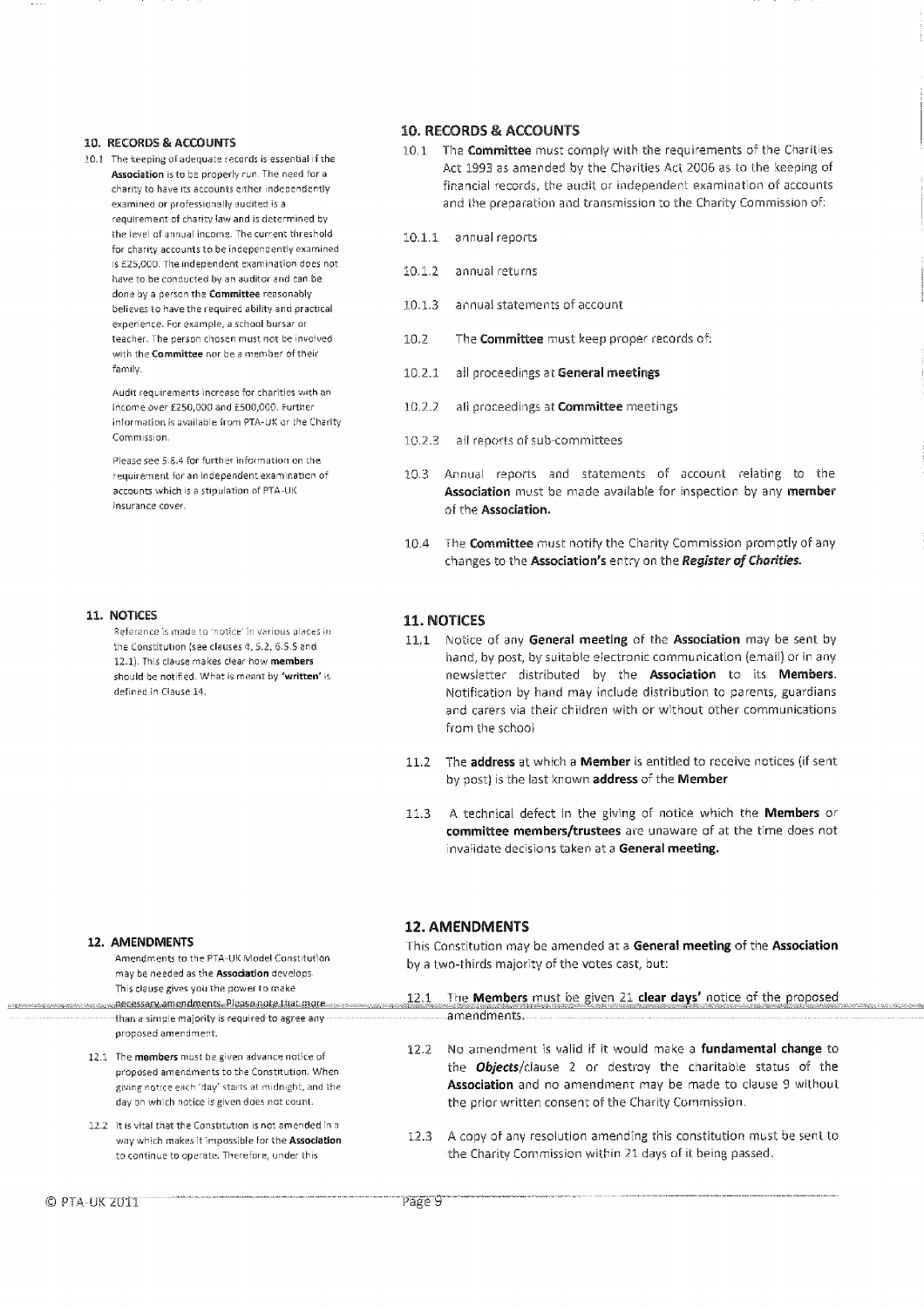clause, certain amendments are not valid, ie if adopted they will not count as amendments and will not be registered by the Charity Commission. The two cases are

(1) where there is a fundamental change in the **Objects,** ie where the new purposes are of a kind which a previous supporter could not reasonably be expected to have foreseen when contributing to the **Association's** funds

(ii) where the change in the Constitution would muse the charity to became a non-charitable body. Both issues need to be considered for all proposed amendments. It will normally be appropriate to seek legal advice or consult the Charity Commission before the proposed amendments are drawn up

12.3 The Charity Commission should be notified promptly of all amendments that are made. Any amendment made to the PTA-UK Model Constitution prior to charity registration needs to be agreed directly with the Charity Commission and therefore would disqualify the application for registration through the PTA-UK fast track registration scheme.

#### **13 DISSOLUTION**

It is not unusual for unincorporated charitable **Associations** to reach the and of their useful life and decide to dissolve. This clause provides that such a decision may be made at an **EGIVI** or an **AGM** where correct notice is given. Thereafter, the debts and liabilities must be paid. Any remaining assets must be used for furthering the **Objects** or for charitable purposes which are within or similar to the **Objects.** 

- 13.2 This clause allows for any remaining assets to be passed to the school or, if the school is or will soon be closed, to another school.
- 13.4 The **Committee** will not be relieved of their responsibilities until they have completed this task and have sent a final report and statement of accounts to the Charity Commission. The Charity Commission **will** then remove the **Association**  from the Register of Charities.

#### **13. DISSOLUTION**

- 13.1 The **Association** may be dissolved by a resolution presented at an **EGM** or an **AGM** where this is included in the notice of the meeting. The resolution must have the agreement of two thirds of those voting and must give instructions for the disposal of any assets remaining after paying the outstanding debts and liabilities of the **Association**
- 13.2 The net assets shall not be distributed among the **Members** of the **Association** but will be given to the school for the benefit of the pupils of the school. In the event of the school closing any remaining funds could be distributed to a neighbouring school or schools as selected by the **Committee.**
- 13.3 If it is not possible to dispose of assets as described in clause 13.2 then the assets can be given to another charitable cause provided that the cause is within the *Objects* of the **Association.**
- 13.4 The Trustees must notify the Charity Commission promptly that the **Association** has been dissolved. The Trustees must comply with any request from the Commission including providing the **Association's**  final accounts.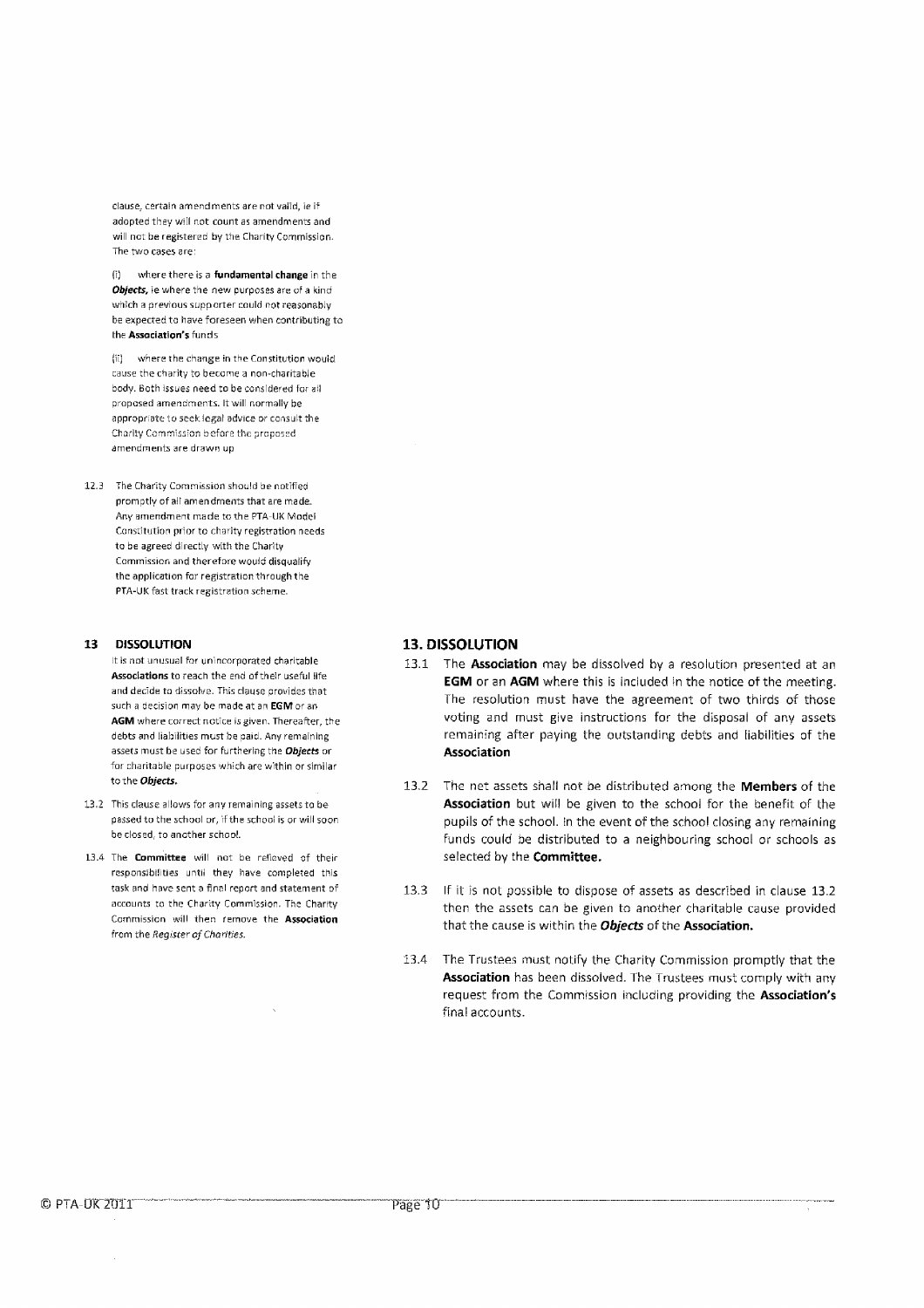Parent Teacher Associations UK, a registered charity no 1072833, a company limited by guarantee and registered in England no 35&0272..

39 Shipbourne Road. Tonbridge: Kent TN10 3DS t (0845 850 5460 e | info@pta.org.uk www.pta.org.uk